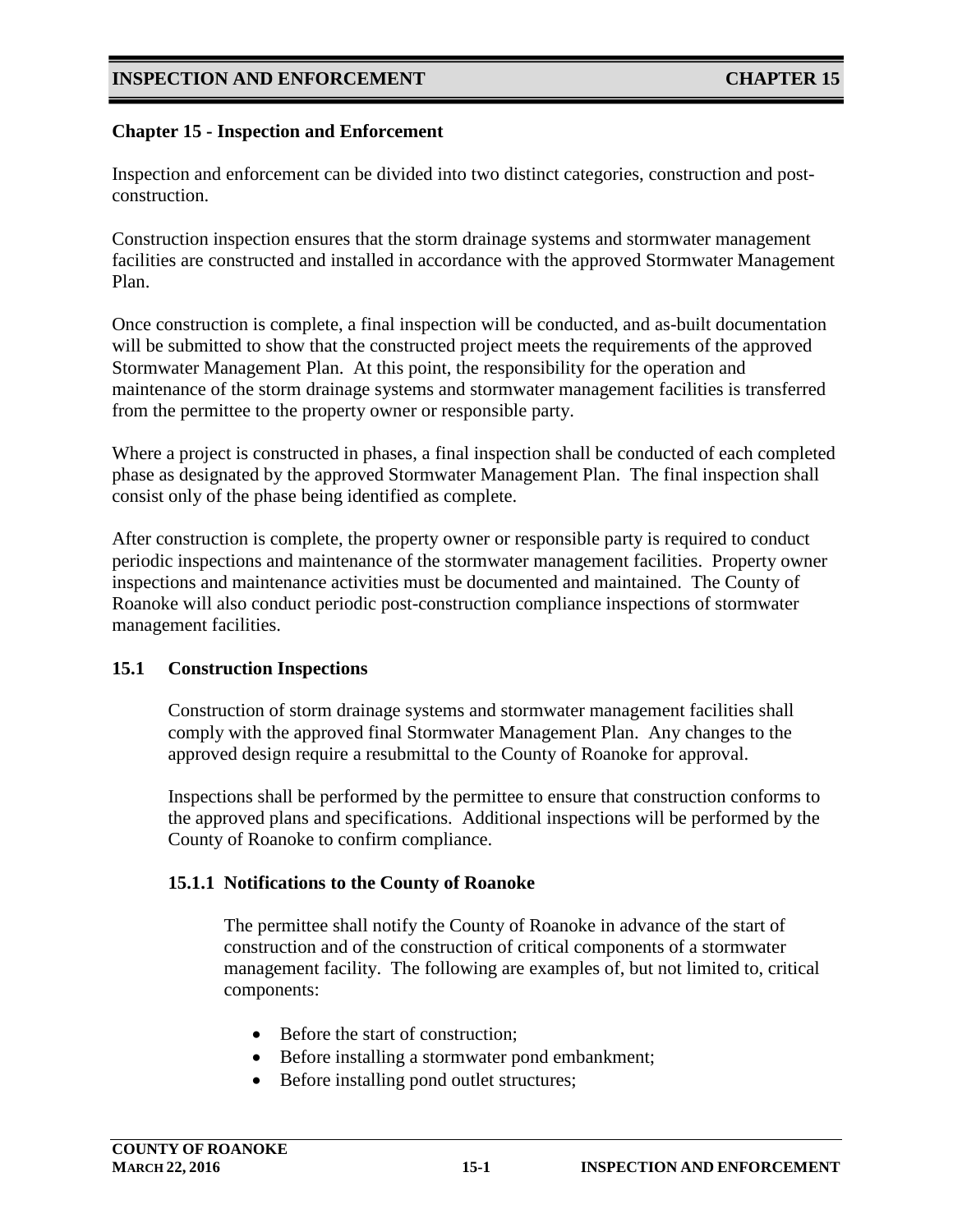- Before setting any concrete BMP structures, this does not include precast drop inlets or manholes;
- Before installing energy dissipation structures and any outlet structure into a jurisdictional stream (perennial or intermittent flow);
- Before installing any infiltration or bioretention BMP; or
- Any other key BMP component as determined by the County of Roanoke

## **15.1.2 Periodic Inspections**

The permittee is responsible to perform adequate inspection of the construction activities to confirm that the site is in compliance with the Erosion and Sediment Control Ordinance requirements and that the construction of storm drainage systems and stormwater management facilities and BMPs are in conformance with the approved Stormwater Management Plan.

Upon completion of construction, the permittee must provide certification from a licensed professional that the completed project is in accordance with the approved plans and specifications and must provide documentation of regular inspections sufficient to adequately support compliance. All permittee inspections shall be documented and written reports prepared that contain the following information:

- The date and location of the permittee inspection;
- Whether construction is in compliance with the approved Stormwater Management Plan;
- Variations from the approved construction specifications;
- Corrective actions that have been taken to correct previous violations;
- Any violations that exist or corrective actions that have been completed; and
- The name and signature of the person who performed the inspection.

The County of Roanoke shall conduct periodic inspections during construction. During the County inspection, the permittee will provide all permittee inspections which have been conducted since the last County inspection for County observation.

If the County finds any violations, the permittee shall be notified in writing of the nature of the violation and of the required corrective actions. In conjunction, the County may issue an order requiring that all or part of the land disturbing activities permitted on the site be stopped until the specified corrective measures have been taken.

If the County of Roanoke determines that there is a repeated failure to comply with the approved plans and specifications, enforcement action may be taken.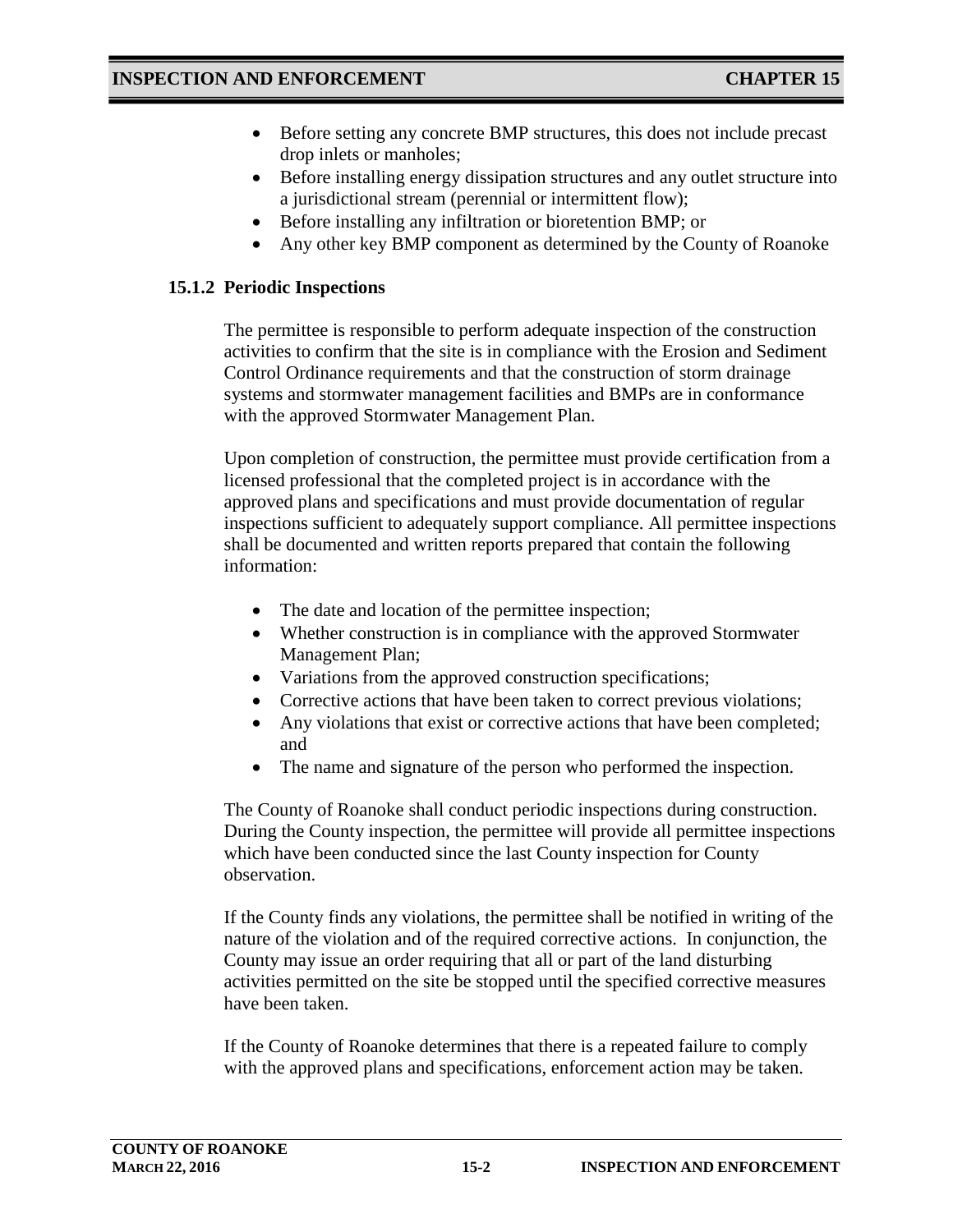### **15.1.3 Final Inspection and As-Built Documentation**

Prior to final acceptance of the project the permittee is required to submit to the County of Roanoke as-built documentation, confirming that the storm drainage systems and stormwater management facilities and practices that have been constructed conform to the approved Stormwater Management Plan. In addition, once the as-built documentation has been submitted, a final inspection will be conducted by the County of Roanoke to confirm that the as-built documentation conforms to the actual construction.

As-built documentation shall include the following:

#### **General:**

- As-built survey conducted following construction, sealed by a Registered Land Surveyor and/or Professional Engineer. As-built plans shall be a "redline" of the approved plans or a full size record drawing (as outlined below) and shall be to scale and provide a north arrow.
- Stormwater easements and access easements shall be shown on the plans with metes and bounds.
- Certification statement, signed by the permitee and a Licensed Professional indicating conformance with the approved Stormwater Management Plan (including certification to both the storm drainage and stormwater BMPs are in compliance with the approved plans).
- A supplemental digital file is required for County records and shall be provided via the FTP site or on a CD-ROM made available in an AutoCAD format shown with the layer configurations described in Section 15.1.4.
- The permittee's inspection log records with copies of all inspection test results documenting compliance with the approved Stormwater Management Plan.

#### **Storm Drain Systems:**

- All storm system structures identified and labeled the same as the approved plan. All structure elevations are to include an invert elevation, a top of grate (at grade) elevation and any opening elevations used for storm water intake purposes (NAVD 88). All data is to be verified to the closest hundredth of a foot (0.01).
- All storm system pipes identified and labeled the same as the approved plan with upstream and downstream invert elevations (NAVD 88), the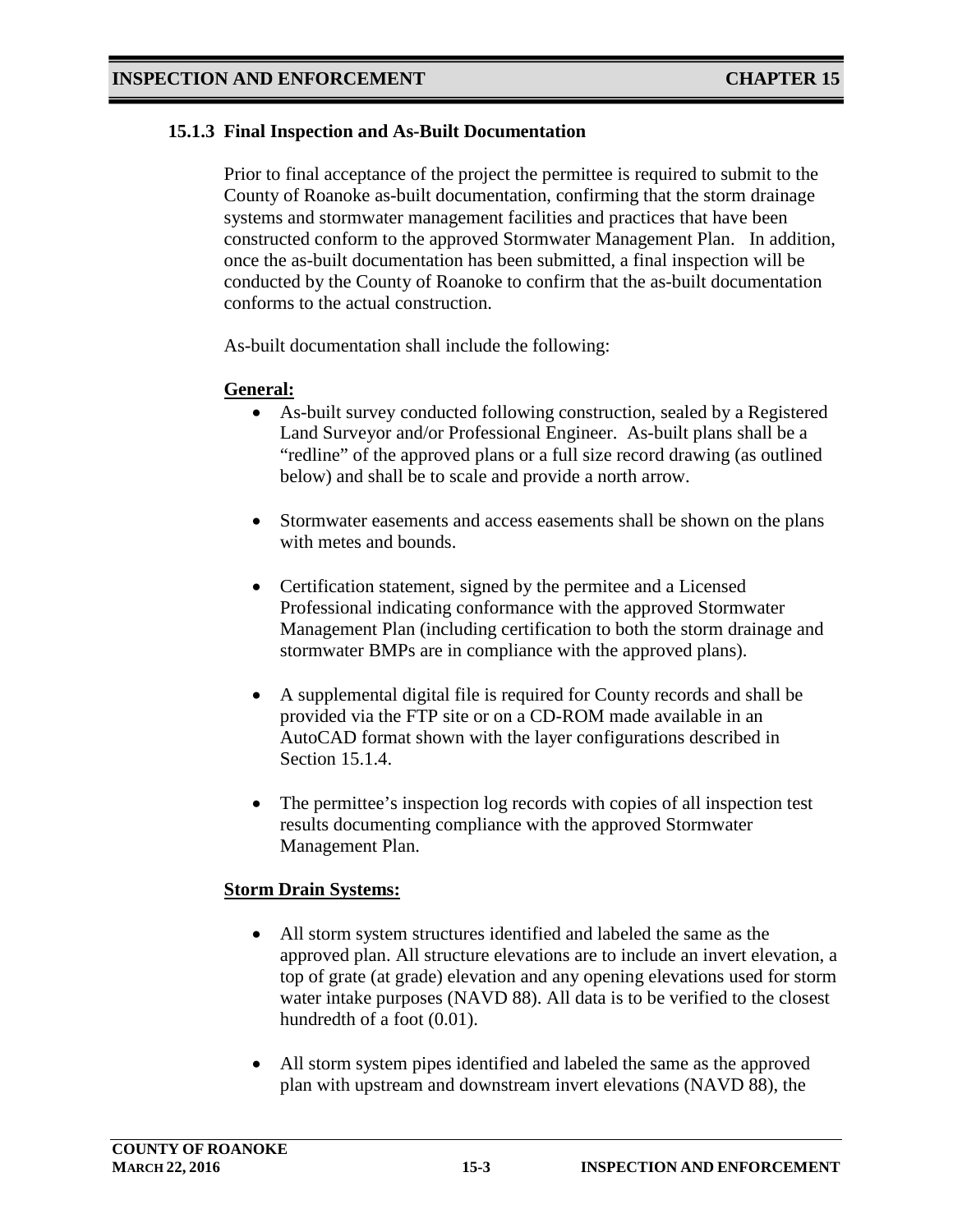total length of the pipe run from end to end, with the calculated slope. All data is to be verified to the closest hundredth of a foot (0.01).

- Maximum tolerances shall be based upon the following: 1. Does the structure function properly (i.e. is pipe capacity greater than the calculated flow, etc)? 2. Has the proper amount of cover been provided? 3. Has a minimum as-built slope of 0.40% been provided or  $Q_2$  greater than 3 fps (whichever is more restrictive).
- Redline revision of approved storm drainage profiles and horizontal layout plans for as-built storm drainages structures. . For changed values, strike thru the design value and enter the constructed value.
- A one page "record drawing" may be provided for the as-builts which includes the following information as a minimum: 1. Storm drainage profiles or storm drainage table which shows structure number, rim, inverts, pipe length, diameter, and slope; and 2. Horizontal layout of storm drainage on plans (plan should also show the location of buildings, edge of pavement, sidewalk, curb and gutter, property line, etc).
- Label plan sheet as as-built.

# **BMPs:**

- **Redline** of approved Stormwater Management Plan for BMPs. For changed values, strike thru the design value and enter the constructed value. Provide as-built dimensions of the structures, grades, slopes, elevations, BMP components (details), etc on the plans to verify that the structure has been constructed correctly.
- A one page **"record drawing"** may be provided for the as-builts which includes the following information as a minimum: 1. Horizontal layout of BMP on plans (plan should also show the location of buildings, edge of pavement, sidewalk, curb and gutter, property line, etc); 2. As-built contours if required (i.e. bioretention); 3. Accessory structure details (i.e. berm, orifice, outlet structure, diaphragms, weirs, soil media, etc.). This should be provided with the BMP details on the as-built plan.
- Update the BMP table on the plans and label as "as-built". Provide latitude and longitude of as-built BMP.
- Provide available Manufacturer certification that the structure was installed correctly.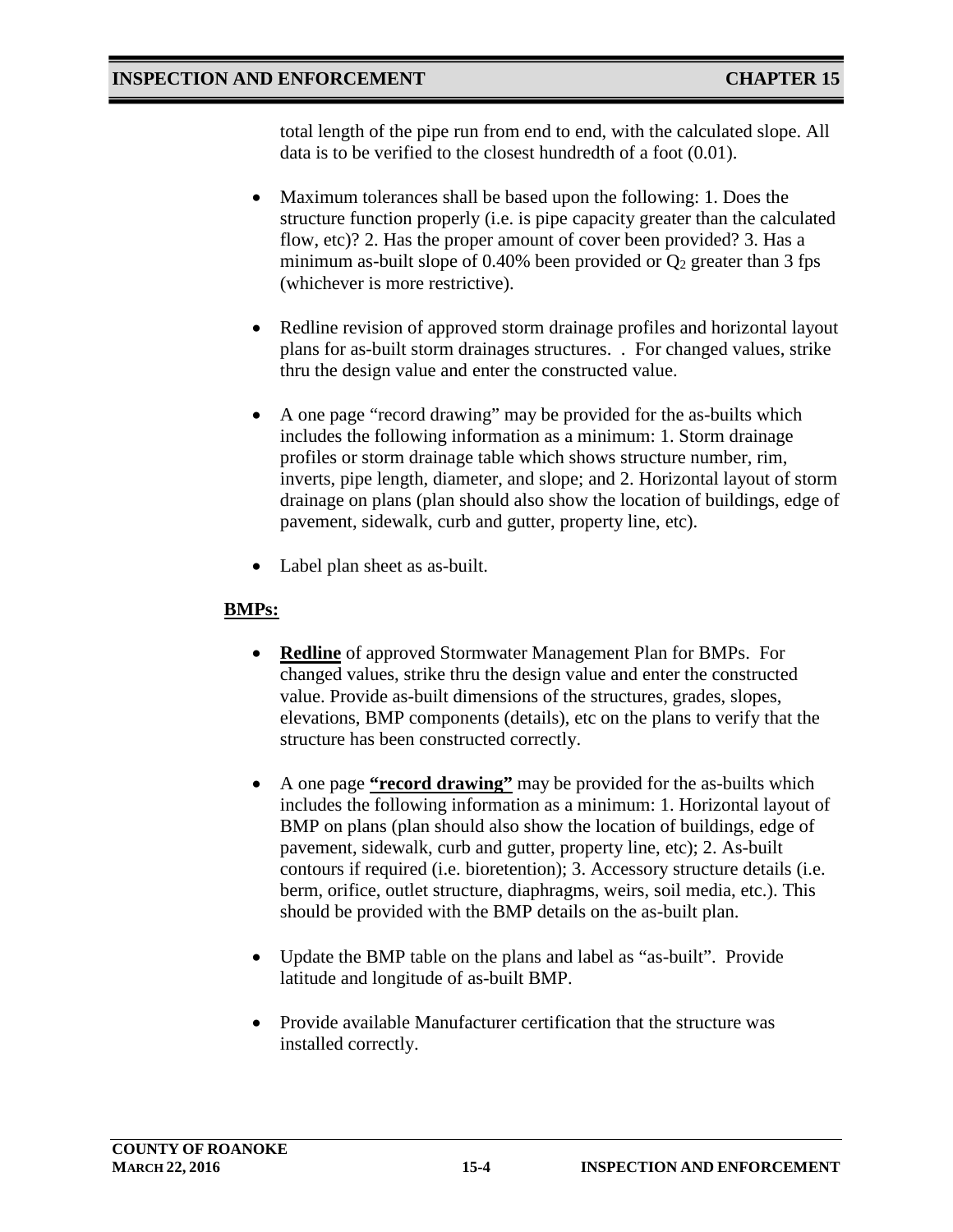- Label plan sheet as as-built.
- A supplemental digital file is required for County records and shall be provided via the FTP site or on a CD-ROM made available in an AutoCAD format shown with the layer configurations described in Section 15.1.4.

### **Ditch and Channel Sections:**

- Provide ditch/channel cross-sections plotted to scale, 300 feet maximum intervals or portion thereof, minimum of 2 per ditch, with adequate spot elevations that defines the ditch section and slope as required by the approved plan. The Engineer shall show the location on the swale where the cross section is being provided.
- Cross sections are to be shown and labeled on the plan.
- Maximum tolerances shall be based upon the following: 1. Does the structure function properly (i.e. is swale capacity greater than the calculated flow, etc)? 2. Has the proper amount of depth/freeboard been provided? 3. Has a minimum as-built slope of 2.0% been provided vegetated swales or 1.0% for riprap or concrete lined channels? 4. Has the maximum allowable velocity for the channel lining been exceeded?
- A supplemental digital file is required for County records and shall be provided via the FTP site or on a CD-ROM made available in an AutoCAD format shown with the layer configurations described in Section 15.1.4.

## **Ponds:**

- **Redline** of approved Stormwater Management Plan for ponds. For changed values, strike thru the design value and enter the constructed value. Provide as-built dimensions of the structures, pipe slopes, berms elevations, pond structure components (details), etc on the plans to verify that the structure has been constructed correctly.
- A one page **"record drawing"** may be provided for the as-builts which includes the following information as a minimum: 1. Horizontal layout of pond on plans (plan should also show the location of buildings, edge of pavement, sidewalk, curb and gutter, property line, etc); 2. As-built contours; 3. Accessory structure details (i.e. berm, orifice, outlet structure, weirs, etc.). This should be provided with the pond details on the as-built plan.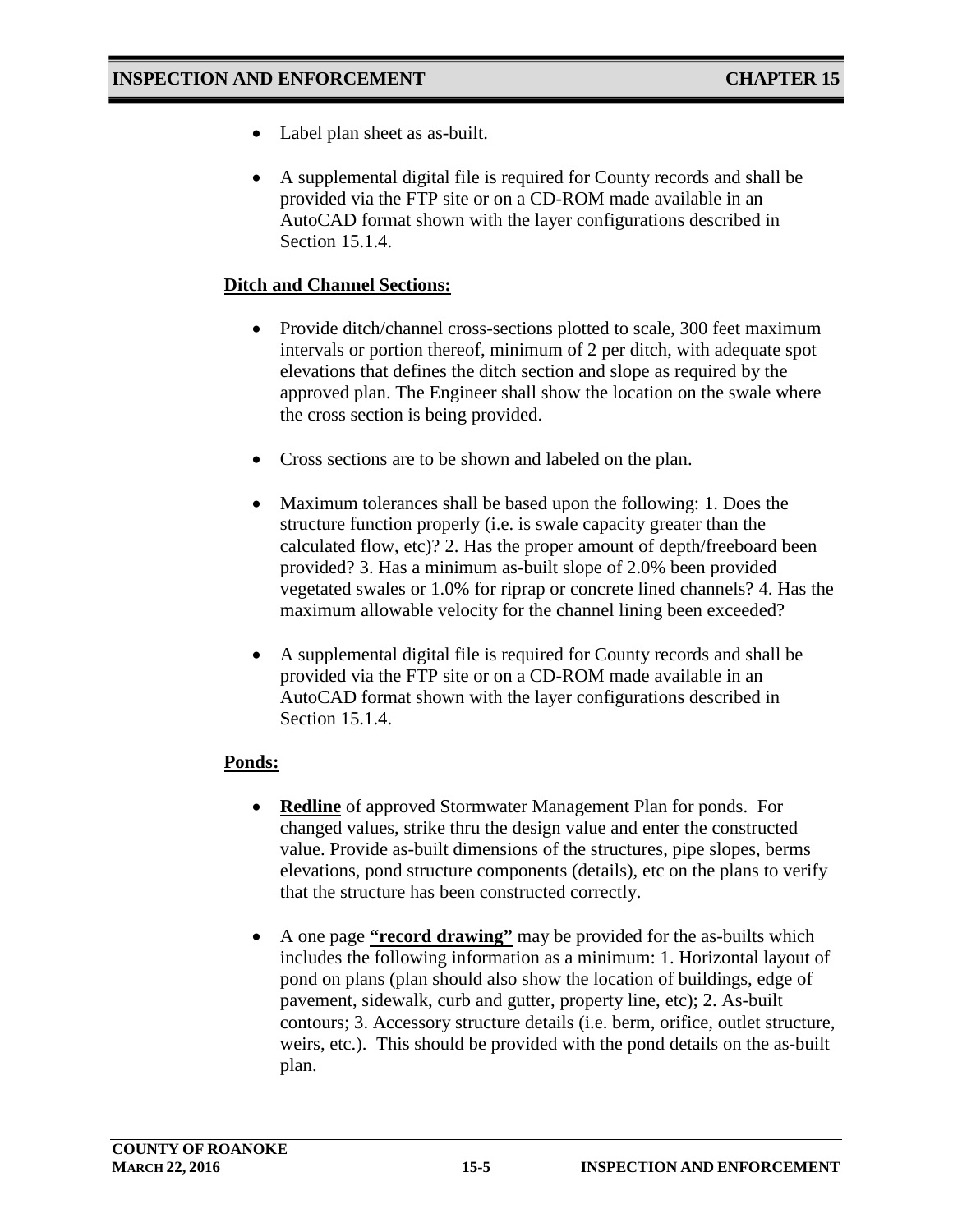- The survey shall include enough information to verify that storage capacities are no less than the storage volume required by the approved Stormwater Management Plan. For retention and detention structures, a stage-storage summary table with design values and as-built values shall be included. The survey shall verify inverts and sizes of pipes, culverts, and outlet structures.
- Show location of and label elevations and width of berm.
- Show location and label dimension and elevations of spillways.
- Label plan sheet as as-built.
- A supplemental digital file is required for County records and shall be provided via the FTP site or on a CD-ROM made available in an AutoCAD format shown with the layer configurations described in Section 15.1.4.

If it is determined from the as-built documentation that the storm drainage systems or the stormwater management BMP facilities have not been constructed in accordance with the approved Stormwater Management Plan, then corrective action will be taken to comply with the approved Plan or the permittee shall provide studies and information required by the County of Roanoke to demonstrate that the constructed systems will function equivalent to the approved Stormwater Management Plan. This includes meeting all flow, velocity, and regulatory requirements and that the approved elevation-storage requirement is maintained.

Once the as-built documentation has been accepted by the County of Roanoke, the permittee shall schedule a final inspection of the project site prior to final acceptance of the project by the County and the return of performance bonds or securities. The permittee shall provide 48 hour notice of a final inspection to the County of Roanoke.

## **15.1.4 ACAD Digital File Requirements**

The following items shall be submitted in ACAD format with the as-builts. All items shall be tied to the State Plane Coordinate and NAVD 88. All items shall be set to an elevation of zero, unless otherwise noted. All items (storm, topo, pavement, etc.) shall be submitted on a standalone layer (applicably named) so that information can correctly incorporated in to County GIS.

Storm drainage pipe and structures. Structures shall be shown at their asbuilt location.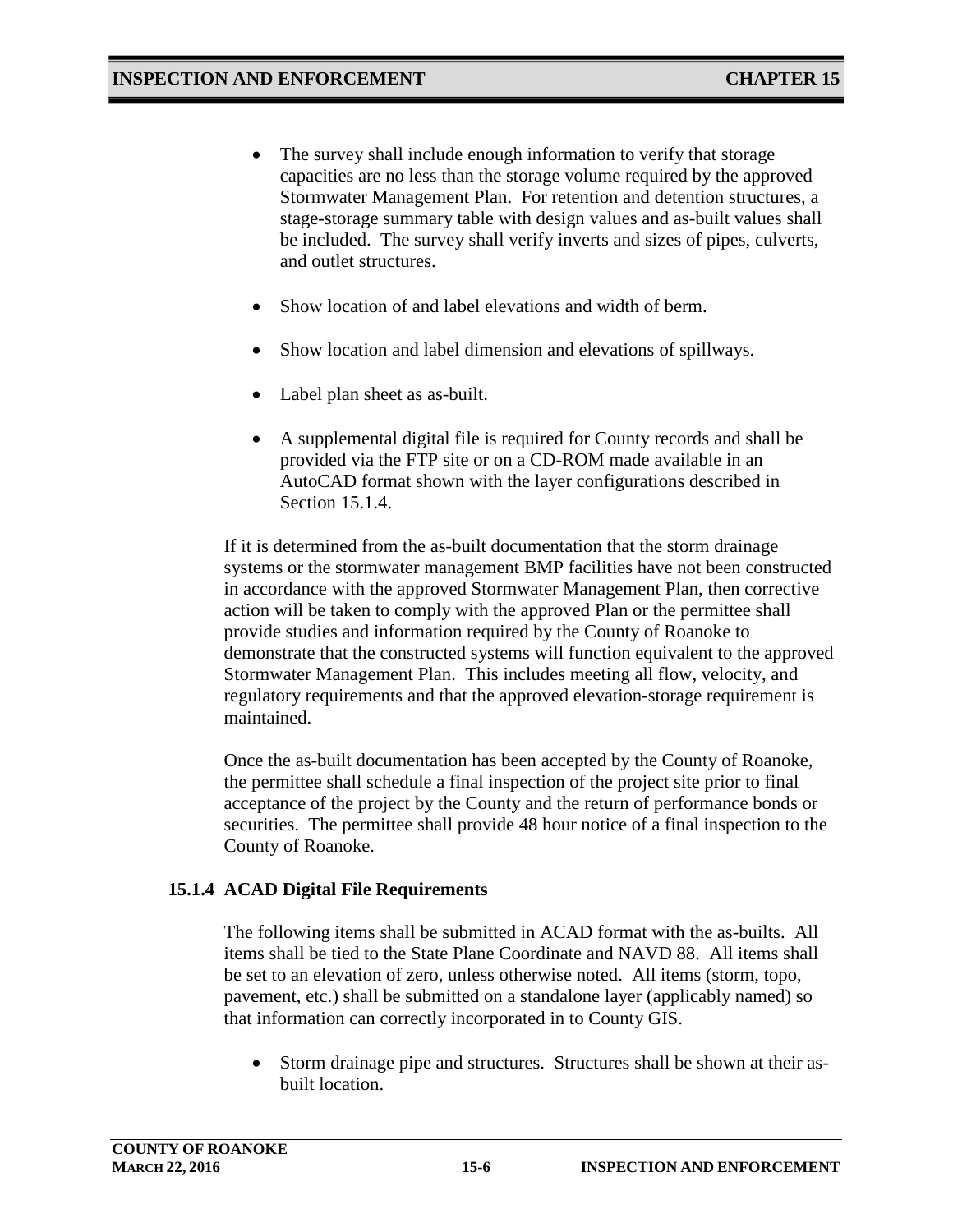- Stormwater BMPs shown at the as-built location. BMPs shall be labeled to match the plans. Ponds, swales, infiltration basins, etc shall provide asbuilt contours and have applicable elevation assigned to the line work.
- Proposed topographic contours inside the site property boundary for the approved project. These contours are the line work as shown on the approved plans and are not as-built contours, but line work from the CAD drawings. Elevations shall be assigned to the line work.
- Easements and right-of-ways.
- Property lot lines.
- Edge of pavement.
- Building layout.

## **15.2 Post-Construction Inspections and Maintenance**

The property owner or responsible party is responsible for the proper operation, inspection, maintenance, and repair of stormwater management facilities, after the completion of construction, in accordance with the applicable maintenance agreement. All inspection, maintenance, and repair activities shall be documented.

The responsible party shall inspect and maintain stormwater management facilities at the frequencies listed in the Maintenance Agreement.

In addition to the inspections performed by the responsible party, each stormwater management facility will be inspected periodically by the County of Roanoke.

In the event that the stormwater management facility has not been maintained and/or becomes a danger to public safety, public health, or the environment, the County of Roanoke shall notify the property owner, or responsible party, by registered or certified mail and issue a Notice of Violation. The Notice shall specify the measures needed to correct the situation and shall specify the time within which such measures must be completed. If the responsible party fails or refuses to meet the requirements of the maintenance agreement, the County of Roanoke, after reasonable notice, may apply a civil or criminal penalty and may correct a violation of the design standards or maintenance needs by performing all necessary work to place the facility in proper working condition, and recover the costs from the responsible party or property owner.

## **15.3 Records**

Parties responsible for the operation and maintenance of a stormwater management facility shall make records of the installation and of all inspections, maintenance and repairs, and shall retain the records for at least five (5) years. These records shall be made available to the County of Roanoke upon request. Examples of inspection records can be found on the BMP Clearinghouse website, in Appendix 15A, or obtained from Manufacturer literature.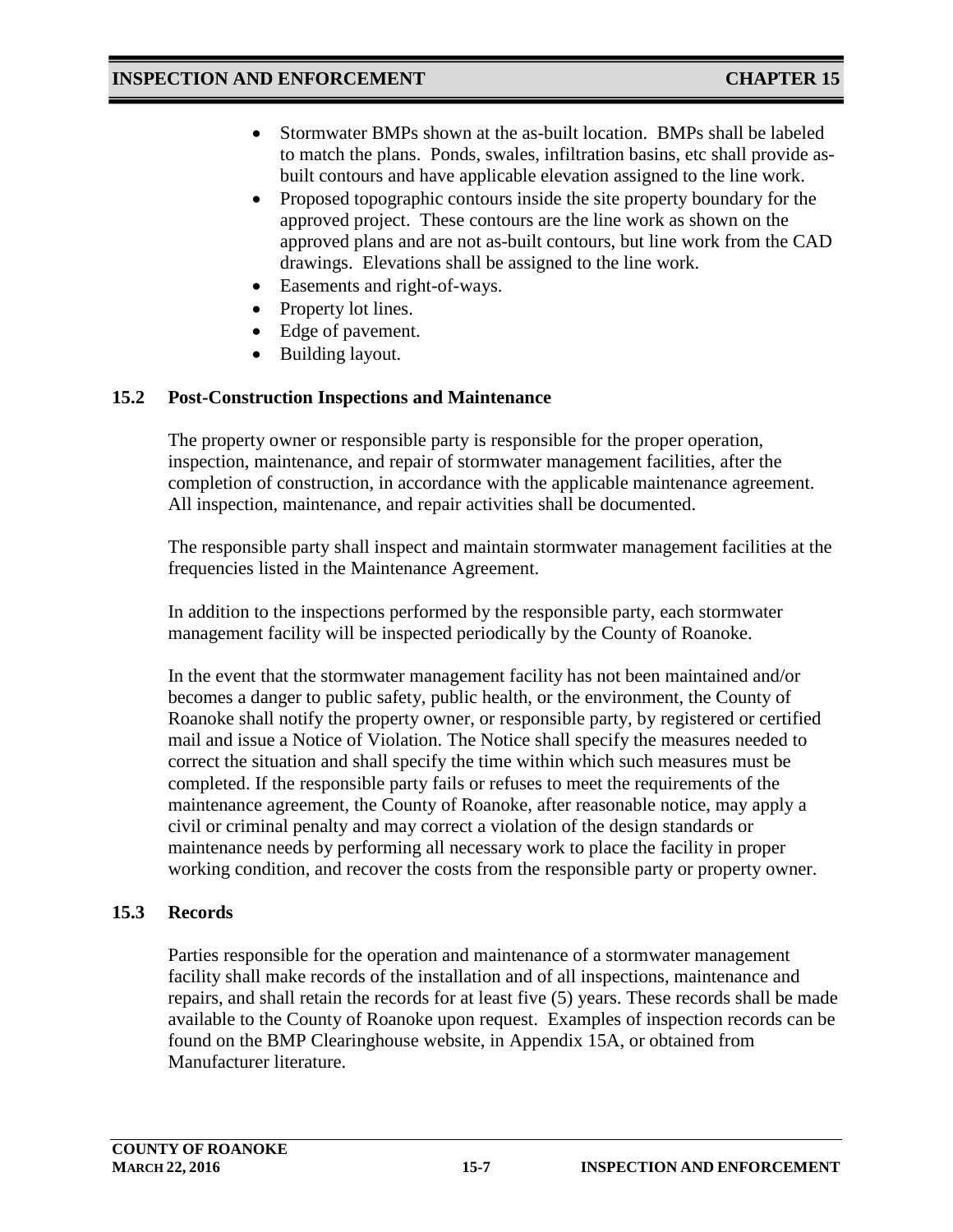#### **15.4 Enforcement**

Any activity that is commenced without an approved Stormwater Management Plan, or is conducted contrary to the approved Stormwater Management Plan, may be subject to the enforcement actions outlined in the County of Roanoke Stormwater Management Ordinance.

A property owner or responsible party that does not properly maintain a stormwater management facility in accordance with the maintenance agreement may be subject to the enforcement actions outlined in the County of Roanoke Stormwater Management Ordinance.

#### **15.4.1 Notice of Violation**

When a County of Roanoke inspection has noted that a construction activity or maintenance of a stormwater management facility is not in compliance with the approved **Stormwater Management Plan,** including all maintenance agreements, or the County of Roanoke Stormwater Management Ordinance, the County shall issue a written notice of violation delivered by registered or certified mail to the permittee or property owner.

The notice of violation shall include:

- The name and address of the responsible party;
- The address when available or a description of the building, structure or land upon which the violation is occurring;
- A statement specifying the nature of the violation;
- A description of the remedial measures necessary to correct the violation and a time schedule for the completion of such remedial action;
- A statement of the penalty or penalties that may be assessed against the person to whom the notice of violation is directed, should the remedial measures not be implemented;
- A statement that the determination of violation may be appealed by filing a written notice of appeal within 30 days of service of notice of violation.

## **15.4.2 Stop Work Orders**

If a project site is under construction and receives a notice of violation, construction activities in the area where the work was found to be deficient in meeting the approved Stormwater Management Plan shall cease immediately.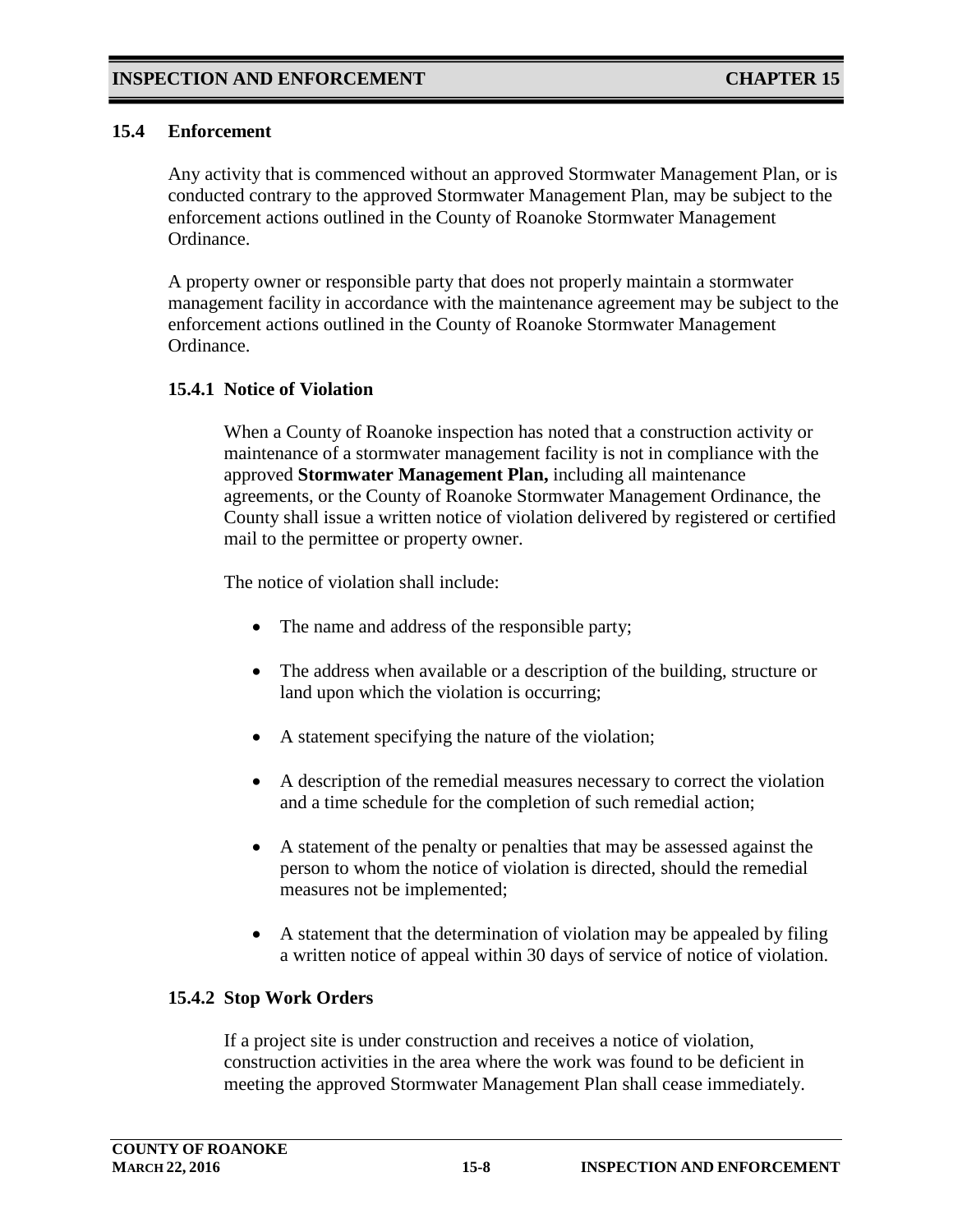The stop work order will be in effect until the County of Roanoke confirms that the land disturbing activity is in compliance with the approved Stormwater Management Plan. The permittee shall address the remedial measures published with the notice of violation within the time period specified. Upon completion of the remedial measures, the County of Roanoke shall inspect the work and authorize the permittee in writing that the stop work order has been removed and work may continue in that area of the project.

Failure to comply with a stop work order or with a notice of violation may result in the revocation of the permit and the violator shall be subject to the penalties set forth by the Stormwater Management Ordinance.

#### **15.4.3 Restoration of Lands**

Any violator may be required to restore land to its undisturbed condition in accordance with a notice of violation, stop work order, or permit requirements. In the event that restoration is not undertaken within the time specified in the notice, the County of Roanoke may take necessary corrective action, the cost of which shall be covered by the performance bond, or become a lien upon the property until paid, or both.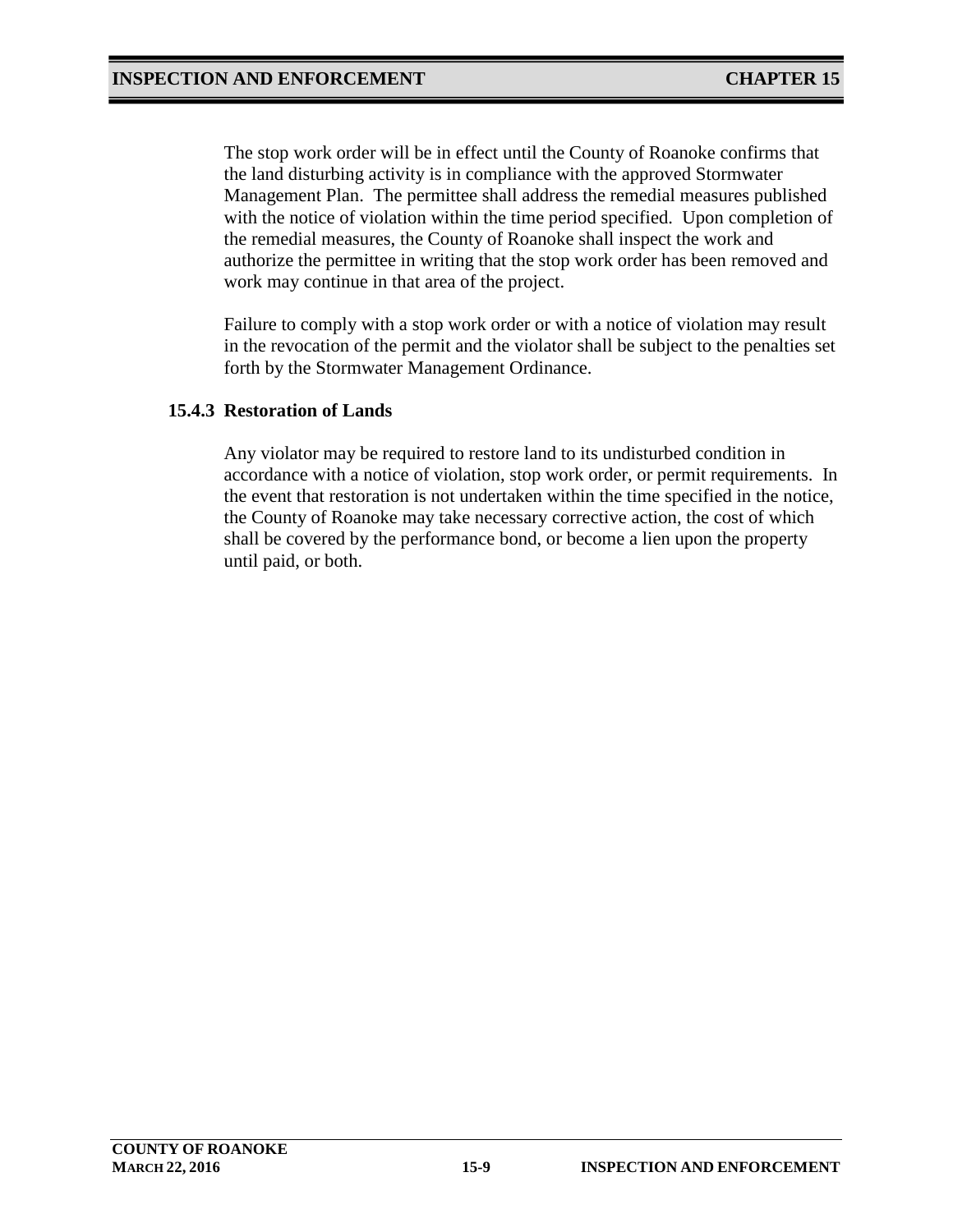## **APPENDIX 15A**

### **INSPECTION FORMS**

Stormwater Management Construction Inspection Checklist

Stormwater Management Facilities Inspection Report Form

Stormwater Management Facilities Maintenance/Repair Report Form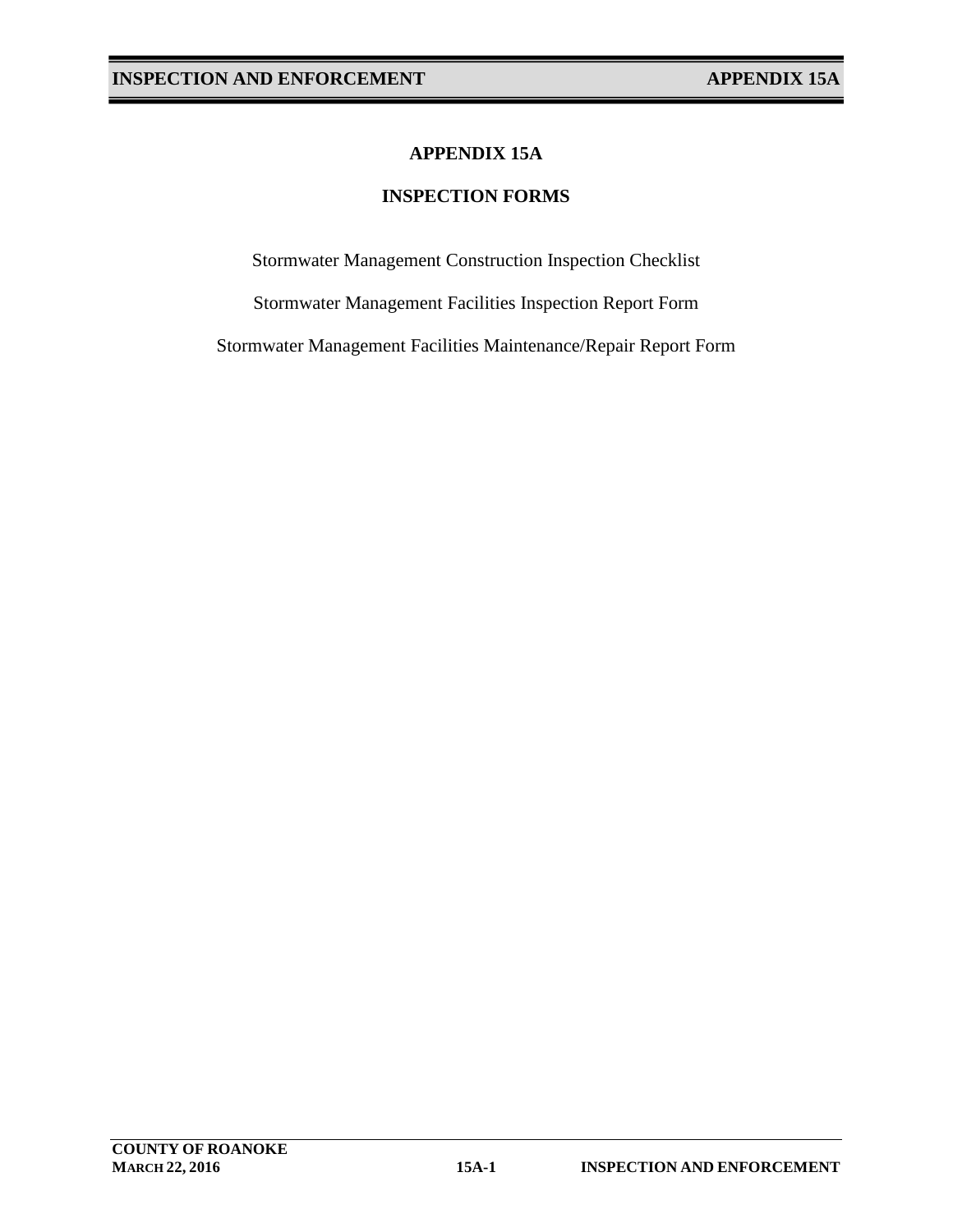# **COUNTY OF ROANOKE**

## **INSPECTION AND ENFORCEMENT APPENDIX 15A**

# **Stormwater Management Construction Inspection Checklist**

|                                                           | Tax Map or Parcel ID No:                                   |
|-----------------------------------------------------------|------------------------------------------------------------|
| Reason for Inspection:<br>Routine Inspection<br>Complaint | Intensive Rainfall<br>$\lvert$ Other                       |
|                                                           |                                                            |
| Does the Site Require:                                    |                                                            |
| Erosion and Sediment Control Plan                         | Stormwater Pollution Prevention Plan                       |
| SPCC Plan (oil storage)                                   | $\Box$ Other                                               |
|                                                           | If required, are these plans or permits available on-site? |

#### **Erosion and Sediment Control**

| Item                                       | Used                          | Acceptable                         | Observations and        | Completion |
|--------------------------------------------|-------------------------------|------------------------------------|-------------------------|------------|
|                                            |                               | Condition                          | <b>Actions Required</b> | Date       |
| Silt Fence                                 | $Y_{\perp}$<br>N              | Y<br>N                             |                         |            |
| <b>Straw Bales</b>                         | Y <sub>1</sub><br>N           | Y<br>N                             |                         |            |
| <b>Inlet Protection</b>                    | $Y_{\perp}$<br>N              | Y<br>N                             |                         |            |
| <b>Stabilized Construction</b><br>Entrance | Y <sub>1</sub><br>$\mathbf N$ | $\lfloor N \rfloor$<br>$Y_{\perp}$ |                         |            |
| Sediment Trap/Basin                        | Y<br>N                        | Y<br>N                             |                         |            |
| <b>Check Dams</b>                          | Y <sub>1</sub><br>N           | Y<br>N                             |                         |            |
| Seeding (Temporary or Final)               | Y<br>N                        | Y<br>N                             |                         |            |
| Other:                                     | $Y_{\perp}$<br>N              | Y<br>N                             |                         |            |
|                                            | $Y_1$<br>$\mathbf N$          | Y<br>N                             |                         |            |
|                                            | $Y_{\perp}$<br>N              | Y<br>N                             |                         |            |
|                                            | Y <sub>1</sub><br>$N \mid$    | Y<br>$\mathbf{N}$                  |                         |            |

Page 1 of 2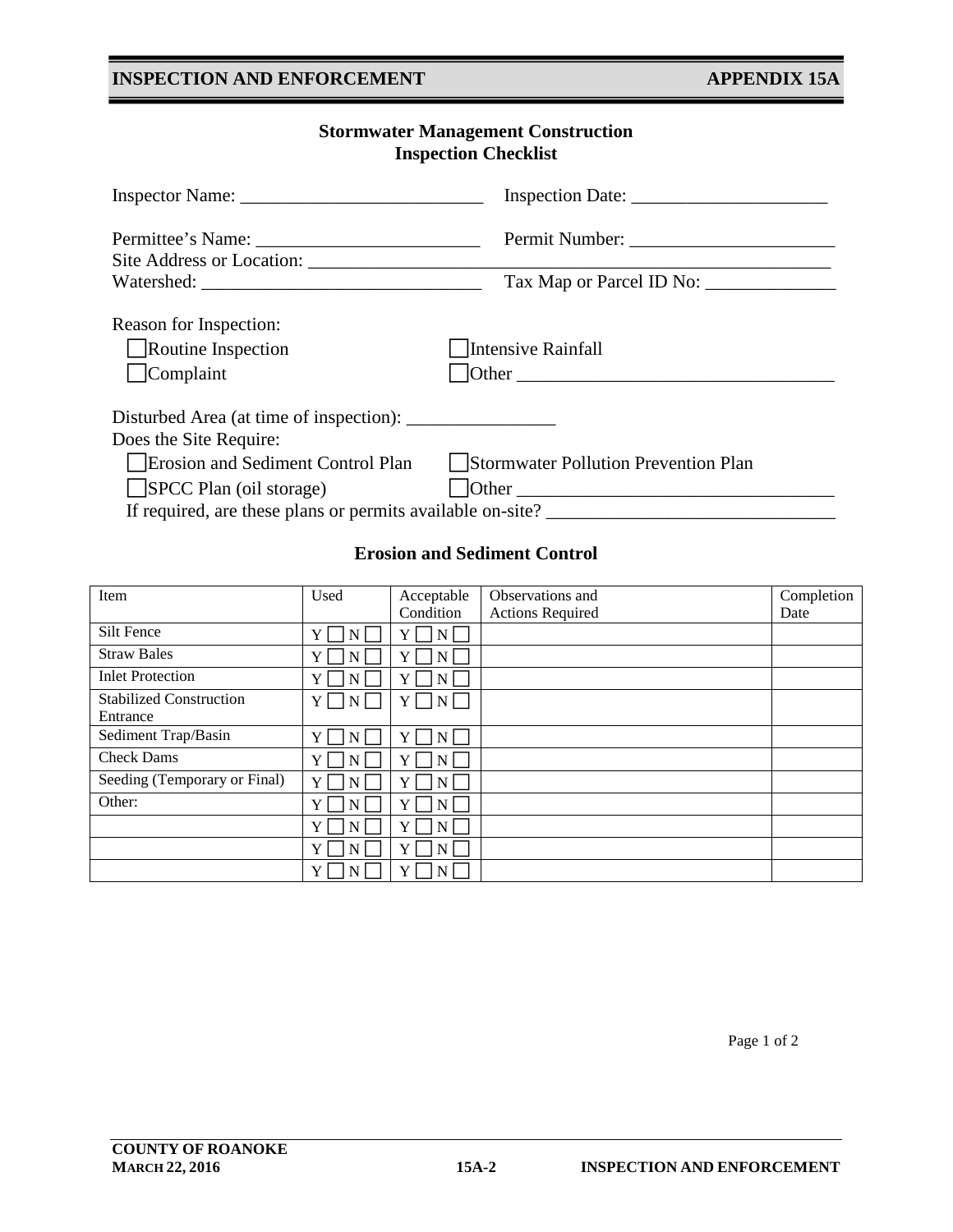# **INSPECTION AND ENFORCEMENT APPENDIX 15A**

| Item                   | Discrepancies and Corrections<br>Constructed |  | Completion |
|------------------------|----------------------------------------------|--|------------|
|                        | as Approved?                                 |  | Date       |
|                        | $Y \square N \square$                        |  |            |
|                        | $Y \square N \square$                        |  |            |
|                        | $Y \square N \square$                        |  |            |
|                        | $Y \square N \square$                        |  |            |
|                        | $Y \square N \square$                        |  |            |
|                        | $Y \square N \square$                        |  |            |
|                        | $Y \square N \square$                        |  |            |
|                        | $Y \square N \square$                        |  |            |
| Discharge Outfall from | Adequate                                     |  |            |
| Development            | channel:                                     |  |            |
|                        | $\rm Y \bigsqcup \rm N \bigsqcup$            |  |            |

#### **Stormwater Collection and Transport (Culverts, Storm Drains, and Inlets)**

Signature of Inspector \_\_\_\_\_\_\_\_\_\_\_\_\_\_\_\_\_\_\_\_\_\_\_\_\_\_\_\_\_\_\_\_\_\_\_\_\_ Page 2 of 2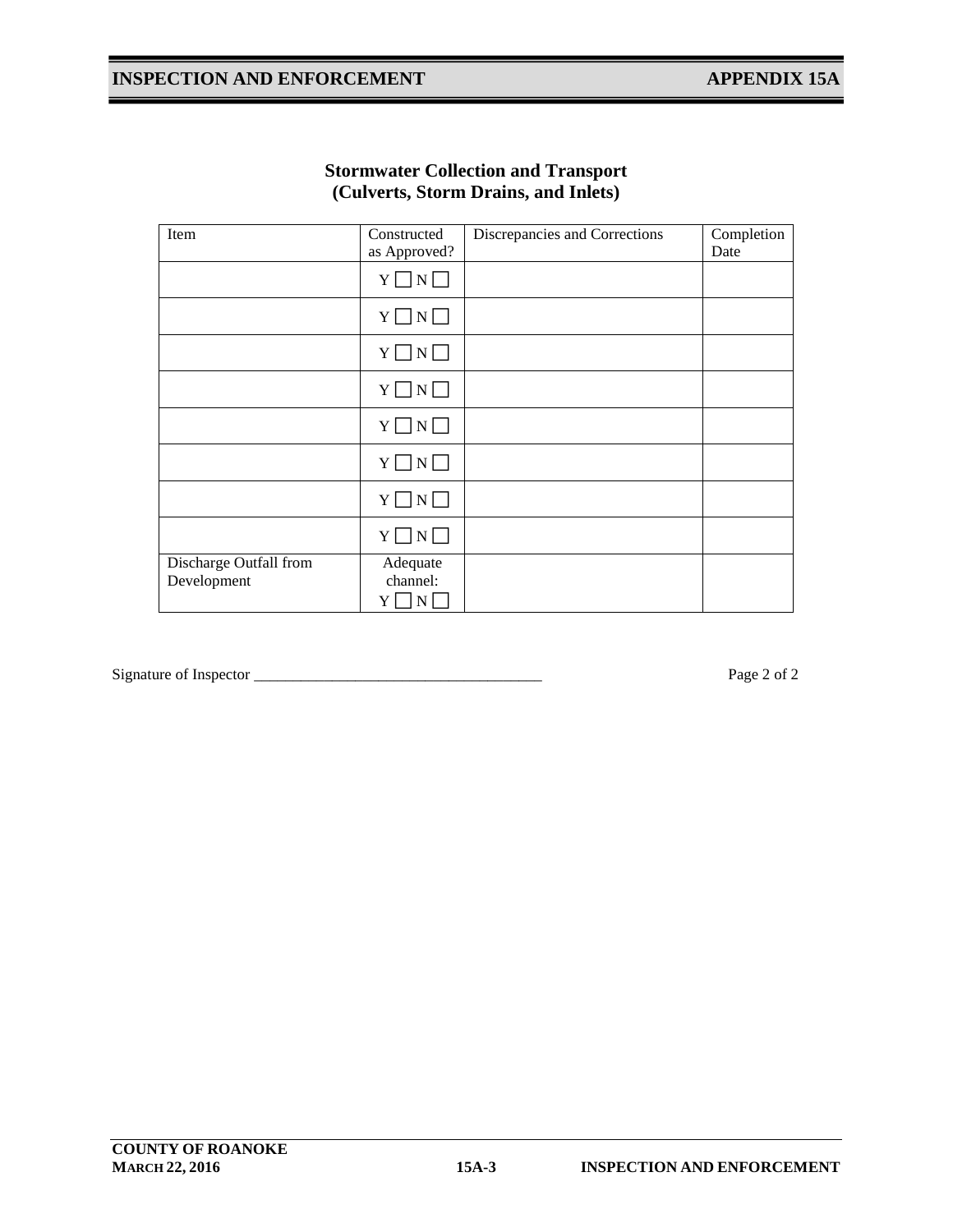# **INSPECTION AND ENFORCEMENT APPENDIX 15A**

|                                                                              | Checked |                | Maintenance |          |                                 |  |  |  |
|------------------------------------------------------------------------------|---------|----------------|-------------|----------|---------------------------------|--|--|--|
| Item Inspected                                                               | Yes     | N <sub>o</sub> | Reqd.       | Not Req. | <b>Observations and Remarks</b> |  |  |  |
| <b>Culverts and Storm Drains</b>                                             |         |                |             |          |                                 |  |  |  |
| Is the culvert or storm drain filled                                         |         |                |             |          |                                 |  |  |  |
| more than 25% with debris,                                                   |         |                |             |          |                                 |  |  |  |
| sediment, or trash?                                                          |         |                |             |          |                                 |  |  |  |
| Is there evidence of structural                                              |         |                |             |          |                                 |  |  |  |
| failure of the culvert pipe?                                                 |         |                |             |          |                                 |  |  |  |
| Is there evidence of erosion at the<br>inlet and outlet of the culvert or at |         |                |             |          |                                 |  |  |  |
| the storm drain inlet?                                                       |         |                |             |          |                                 |  |  |  |
| Are there signs of settling,                                                 |         |                |             |          |                                 |  |  |  |
| cracking, or misalignment of                                                 |         |                |             |          |                                 |  |  |  |
| culverts, storm drain pipe, or                                               |         |                |             |          |                                 |  |  |  |
| concrete inlets?                                                             |         |                |             |          |                                 |  |  |  |
| Stormwater Ponds (see also Embankments)                                      |         |                |             |          |                                 |  |  |  |
| Is the emergency spillway clear of                                           |         |                |             |          |                                 |  |  |  |
| obstructions, debris, and                                                    |         |                |             |          |                                 |  |  |  |
| vegetation?                                                                  |         |                |             |          |                                 |  |  |  |
| Is the outlet structure and pipe                                             |         |                |             |          |                                 |  |  |  |
| clean of debris and sediment, free                                           |         |                |             |          |                                 |  |  |  |
| of damage, and in working order?<br>Is there an accumulation of debris,      |         |                |             |          |                                 |  |  |  |
| litter or trash?                                                             |         |                |             |          |                                 |  |  |  |
| (For dry detention ponds) Is there                                           |         |                |             |          |                                 |  |  |  |
| standing water in the pond?                                                  |         |                |             |          |                                 |  |  |  |
| (For wet ponds) Is their excessive                                           |         |                |             |          |                                 |  |  |  |
| algae growth or other vegetation?                                            |         |                |             |          |                                 |  |  |  |
| Is there evidence of oil or other                                            |         |                |             |          |                                 |  |  |  |
| pollutants in the pond?                                                      |         |                |             |          |                                 |  |  |  |
| Is there erosion at the discharge                                            |         |                |             |          |                                 |  |  |  |
| point?                                                                       |         |                |             |          |                                 |  |  |  |
| Do any safety devices, fences,<br>gates, or locks need repair?               |         |                |             |          |                                 |  |  |  |
|                                                                              |         |                |             |          |                                 |  |  |  |

Page 1 of 1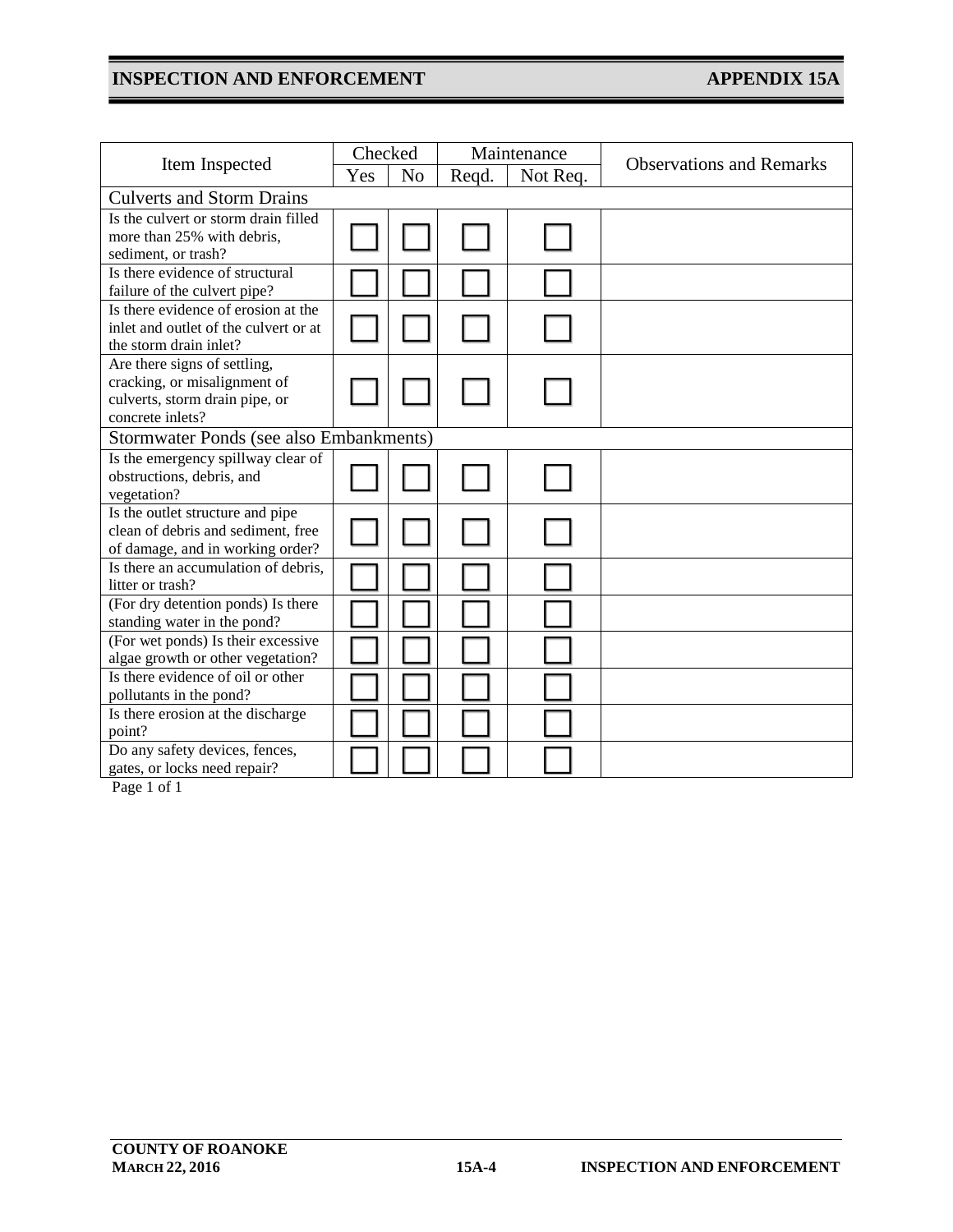#### **INSPECTION AND ENFORCEMENT APPENDIX 15A**

#### **STORMWATER MANAGEMENT BMP FACILITIES INSPECTION REPORT FORM**

Inspection Requirements: See the Stormwater Management BMP Facilities Maintenance Schedule for landowner's responsibilities for frequency of inspection and other requirements. This information is a part of the Maintenance Agreement that is recorded in the land records with the deed.

Inspection Purpose: To assure safe and proper functioning of the stormwater management BMP facilities and associated structures, by providing regular observations of their conditions and operation.

Retention of Records: All inspection/maintenance/repair documentation shall be retained by the landowner for a minimum of five (5) years.

Submission of Records: At the end of each year, by December  $31<sup>st</sup>$ , mail all BMP inspection and maintenance documentation to:

County of Roanoke Department of Community Development 5204 Bernard Drive Roanoke, Virginia 24018 Attention: Stormwater Program Manager (BMP Inspection and Maintenance Records)

#### NAME OF BUSINESS OR LANDOWNER:

ADDRESS:

INSPECTION DATE:

PERFORMED BY:

Facility Management Checklist

The following items should be checked for each BMP:

- 1. Facility construction meets the requirements of the Roanoke County Stormwater Management Design Manual, where applicable, and is adequate for the intended function.
- 2. The facility has been maintained properly according to the requirements of the Recorded Maintenance Agreement, BMP Maintenance Schedule, and the Roanoke County Stormwater Management Design Manual.
- 3. The facility is functioning adequately.
- 4. There have been no changes to the site conditions or area that would require modification and/or replacement of the existing facilities.
- 5. Access to the facility is adequate and maintained.

**Sheet 1 of**